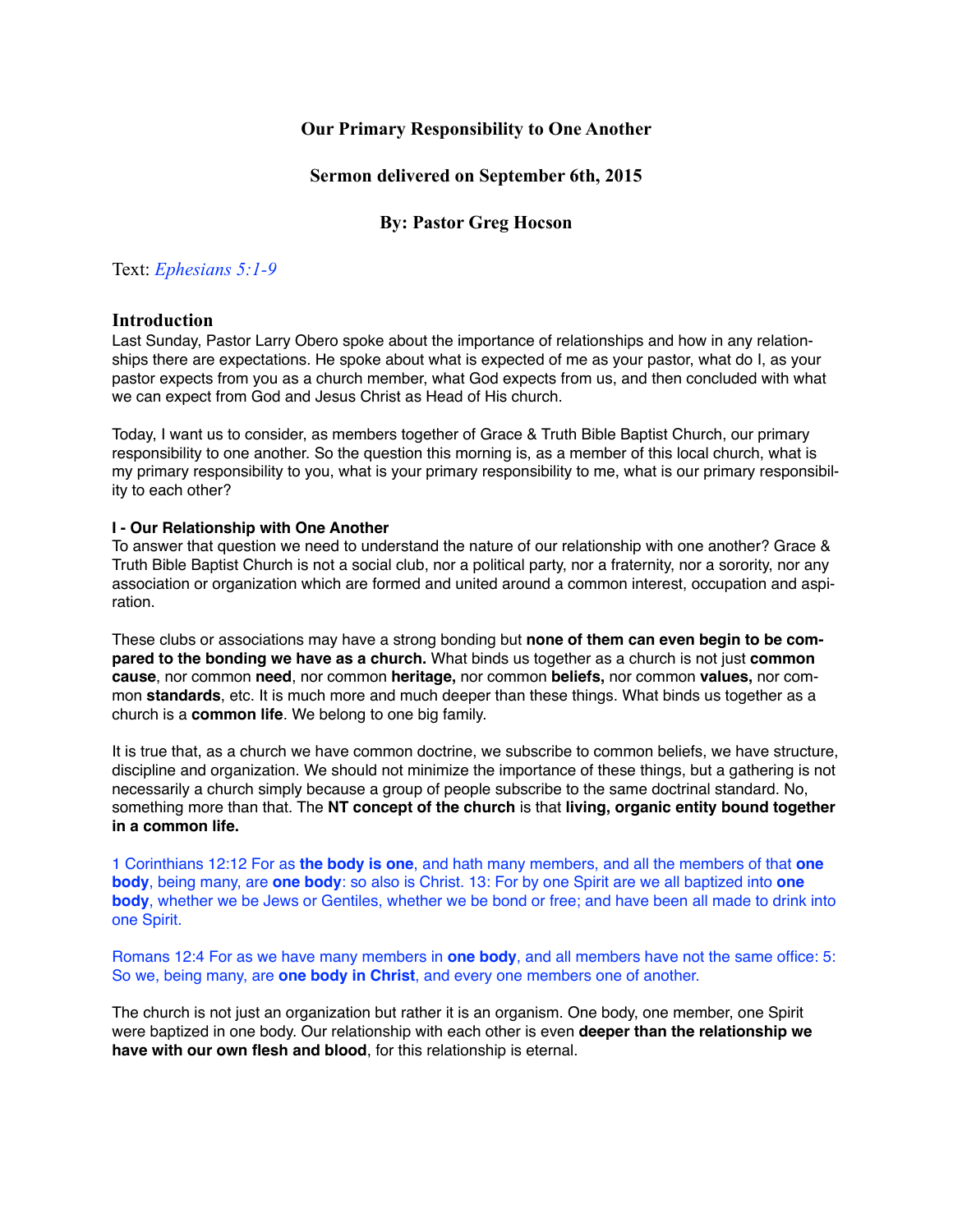1 Peter 2:4 To whom coming, as unto a living stone, disallowed indeed of men, but chosen of God, and precious, 5: Ye also, as lively stones, are built up a spiritual house, an holy priesthood, to offer up spiritual sacrifices, acceptable to God by Jesus Christ.

#### **II - Our Responsibility to One Another**

Based on this unique relationship we have with one another, what then is our primary responsibility to one to another?

We have many responsibilities but the question this morning is the **primary responsibility** that we have one to another?

Ephesians 5:1 Be ye therefore followers of God, as dear children; 2: And **walk in love**, as Christ also hath loved us, and hath given himself for us an offering and a sacrifice to God for a sweetsmelling savour.

1 Thessalonians 4:9 But as touching brotherly love ye need not that I write unto you: for ye yourselves are taught of God to **love one another.**

1 John 3:11 For this is the message that ye heard from the beginning, that we should **love one another.**

1 Thessalonians 3:12 And the Lord make you to increase and **abound in love one toward another**, and toward all men, even as we do toward you:

It is obvious from these verses that our primary responsibility as church members to one to another is **to abound in love one to another**.

This is why as a church family, we need to avoid the error of viewing our relationship as mere organization or club or society. No, we are a family. We share common life. If we forget this fundamental truth our "one-another" responsibility toward each other will either be ignored or compromised.

## John 13:34 A new commandment I give unto you, that ye **love one another; as I have loved you**, that ye also **love one another**. 35: **By this shall all men know that ye are my disciples, if ye have love one to another**.

How are men going to know that you are my disciples? By the love you have one to another. A love demonstrated by deeds and actions that even the unbelievers can see and discern.

1 John 3:16 Hereby perceive we the love of God, because he laid down his life for us: and we ought to lay down our lives for the brethren. 17: But whoso hath this world's good, and seeth his brother have need, and shutteth up his bowels of compassion from him, how dwelleth the love of God in him? 18: My little children, **let us not love in word, neither in tongue; but in deed and in truth.** .

Someone ask, what is church? "The **Church** is a local gathering or assembly of Christians committed to Christ and to one another."

#### **Church** – ecclesia – an assembly

It is an assembly of called out ones through the Gospel by His Spirit, called out from a life of sin and fused into the fellowship of God's people.

That is what church is all about - an assembly of people who are **committed to Christ** and His Kingdom and **committed to one another**. An assembly of people bound by common life and increasing and abounding in love one toward another.

#### **III - The Result of Fulfilling Our Responsibility**

What happens when there is abounding and fervent love among ourselves? **1. If there is love, there will be forgiveness**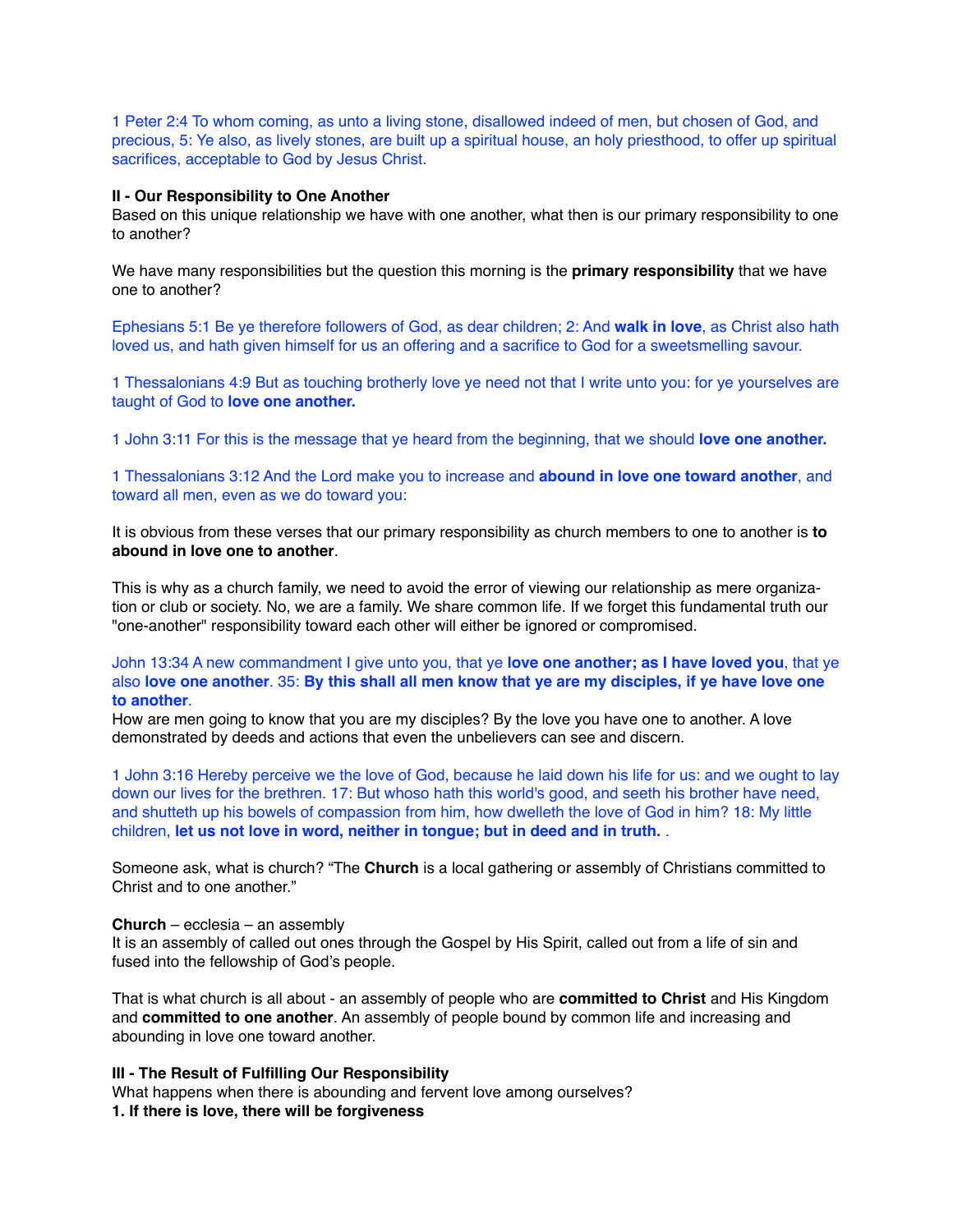How easy it is to throw stones to a brother who has been wounded and crippled with sin. Colossians 3:12 Put on therefore, as the elect of God, holy and beloved, bowels of mercies, kindness, humbleness of mind, meekness, longsuffering; 13: Forbearing one another, and forgiving one another, if any man have a quarrel against any: even as Christ forgave you, so also do ye. 14: And **above all these** things **put on charity**, which is the bond of perfectness.

Most important of all have a deep and intense love for each other. Oh, how we need this exhortation since all of us have not yet arrived and therefore a lot of growing to do. As fellow sinners live with one another and fall short of perfection before one another and therefore there is a necessity to forgive and forget. But we can only forgive and forget if we have a deep and an intense love for each other.

1 Peter 4:7 But the end of all things is at hand: be ye therefore sober, and watch unto prayer. 8: And above all things **have fervent charity among yourselves: for charity shall cover the multitude of sins**.

If we have fervent love among ourselves we will be able to cover a multitude of sins. Our love for one another will enable us forgive and forget, instead of focusing on and magnifying each other's fault.

**This does not mean** we tolerate sin. This does not mean that, if there is an open and scandalous sin, **because there is love, we just ignore it and act as if it is not there**. NO, because there is love, a sinning brother or sister must be reproved and rebuked as prescribed in Luke 17 and Matthew 18:15ff.

**But rebuke and reproof must be done in love and humility.** It must be done with the goal to recover and restore the offending party.

So if God is pleased to allow us to grow in number, the capacity to sin in the house of God also grows. Because every person brought into the membership is an imperfectly sanctified saints. **So the more people** we have, **the more possibility for sin** and **the more love we must have**, to cover a multitude of sins.

#### **2. If there is love, there will be forbearance**

Ephesians 4:1 I therefore, the prisoner of the Lord, beseech you that ye walk worthy of the vocation wherewith ye are called, 2: With all lowliness and meekness, with longsuffering, **forbearing one another in love**; 3: Endeavouring to keep the unity of the Spirit in the bond of peace.

Paul calls himself as the prisoner in the Lord, that is, imprisoned in the Lord's cause, which some would consider it a trap, a bondage, a disgrace, a dishonor, but Paul considers it an honor and a privilege to be imprisoned in the Lord and His cause. And he uses his imprisonment as an argument to enforce his exhortation.

Forbearing one another means putting up with one another. Because we are imperfect people, we are capable of doing things that will require forbearance, putting up with one another.

Church is not for perfect people. If we are perfect we don't need to come to church gathering.

**In Heaven there is no need of forbearance**, you and I will be so perfect that we cannot help it but love one another all the time. **But we are not there yet**, that is why we need to exercise forbearance. And **what is it that motivates us to forebear?** It is love. It is the love of Christ constrains us. It is the love of the Spirit shed abroad in our hearts.

*"One of the things that frustrates me are Church members who have been Christians for decades and still are not getting it, are still not catching on."* But we must forbear.

The more differently developed saints we have within the assembly, the more love we need to mutually forebear with one another.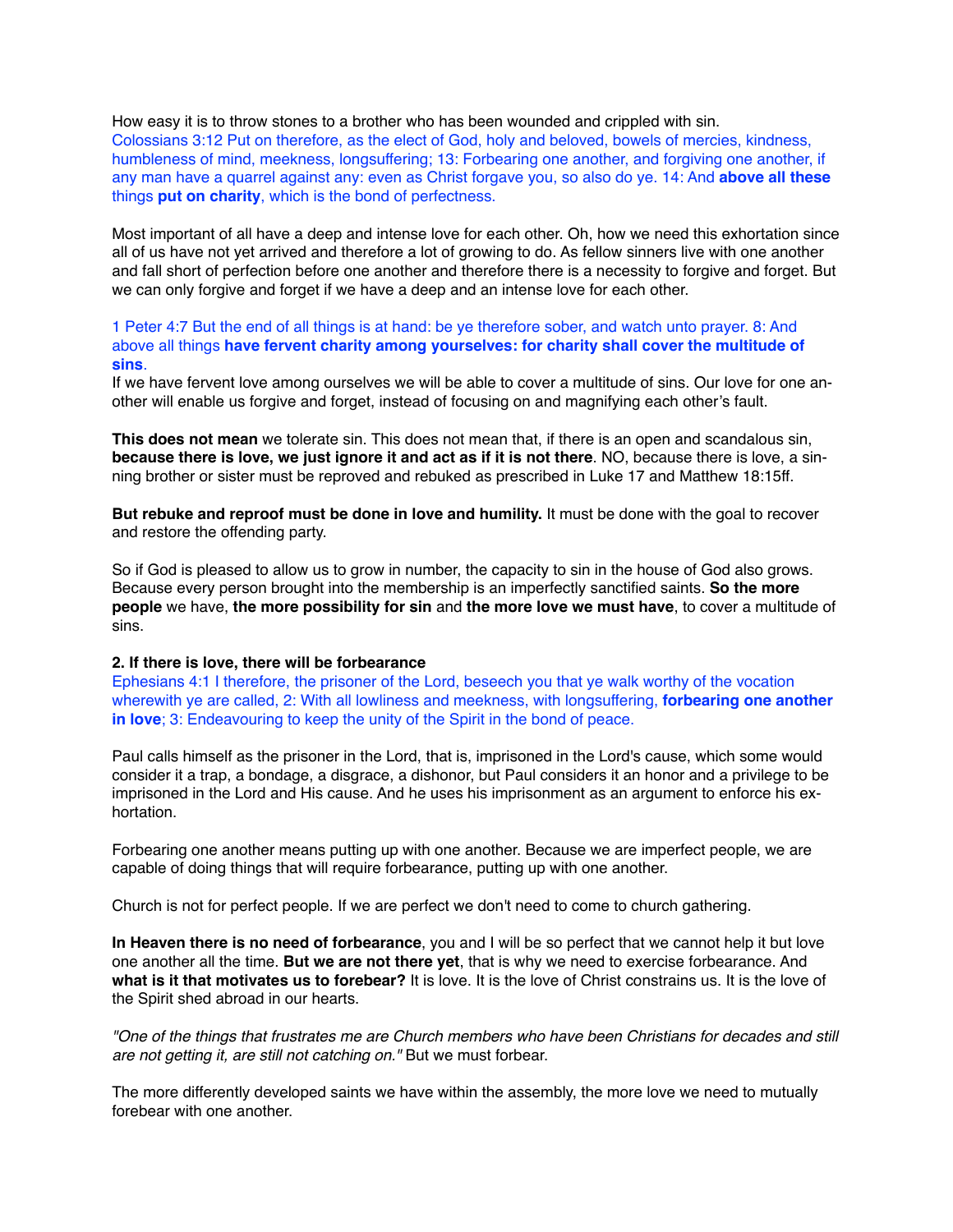#### **3. If there is love, there will be bearing of one another's burden**.

Romans 15:1 We then that are strong ought to bear the infirmities of the weak, and not to please ourselves.

Galatians 6:1 Brethren, if a man be overtaken in a fault, ye which are spiritual, restore such an one in the spirit of meekness; considering thyself, lest thou also be tempted. 2: Bear ye one another's burdens, and so fulfil the law of Christ.

We live in a broken planet and which means expect sin, shortcomings, sorrow, suffering, sickness, and separation. These are burdens we bear just because we live in this fallen world. And even as children of God we experience these things. That's is why we are called ...

2: Bear ye one another's burdens, and so fulfil the law of Christ.

And if there is love, there will be burden bearing - visible by acts of love like - prayers, visitation, and words of encouragement. If there is love, phone calls, texting, e-mailing, card sending, home and hospital visits, sharing meal will abound and will be part your life and my life.

#### **4. If there is love, there will be exhortation and admonition**.

Exhortation and admonition responsibility is not just for the Pastor only, as members we also have the responsibility to exhort and admonish one another.

Hebrews 10:24 And let us **consider one another** to **provoke** (motivate, stimulate, stir up) unto love and to good works: 25: Not forsaking the assembling of ourselves together, as the manner of some is (as some are in the habit of doing); but **exhorting one another**: and so much the more, as ye see the day approaching.

Let us think of others, our brothers and sisters and motivate them to love and good works, instead of hatred and disengagement, which is too often the case.

**One way we could encourage one another is by not neglecting**, abandoning, staying away, not giving up meeting together. There are many things that could distract us, discourage us, dissuade us, and we need each other to encourage one another not to take our eyes off our Saviour and our reason for existence.

Faithfully meeting and gathering together beget and foster love, and give good opportunities for "provoking to good works," by "exhorting one another."

Romans15:14 And I myself also am persuaded (fully convinced) of you, my brethren, that ye also are **full of goodness**, **filled with all knowledge**, **able also to admonish** (teach and instruct) **one another.**

#### **Another way of encouragement is teaching and instruction**...

**... able also to admonish** (teach and instruct) **one another.**.

Goodness and knowledge are necessary to admonition, and qualify persons for it: if a man is not a good man himself, he is not fit to admonish another; and if he has not knowledge, he will not be able to do it as it should be.

Without compassion and tenderness, he will not perform it aright, and with success; but all this being in these persons, they were able and fit for it.

My prayer for Grace & Truth BBC is that we will be **filled with knowledge** and be **filled with goodness.** That we would all **grow in knowledge** and **grow in grace**. Because as we grow in knowledge and grow in grace **we will be able to exhort and admonish one another.**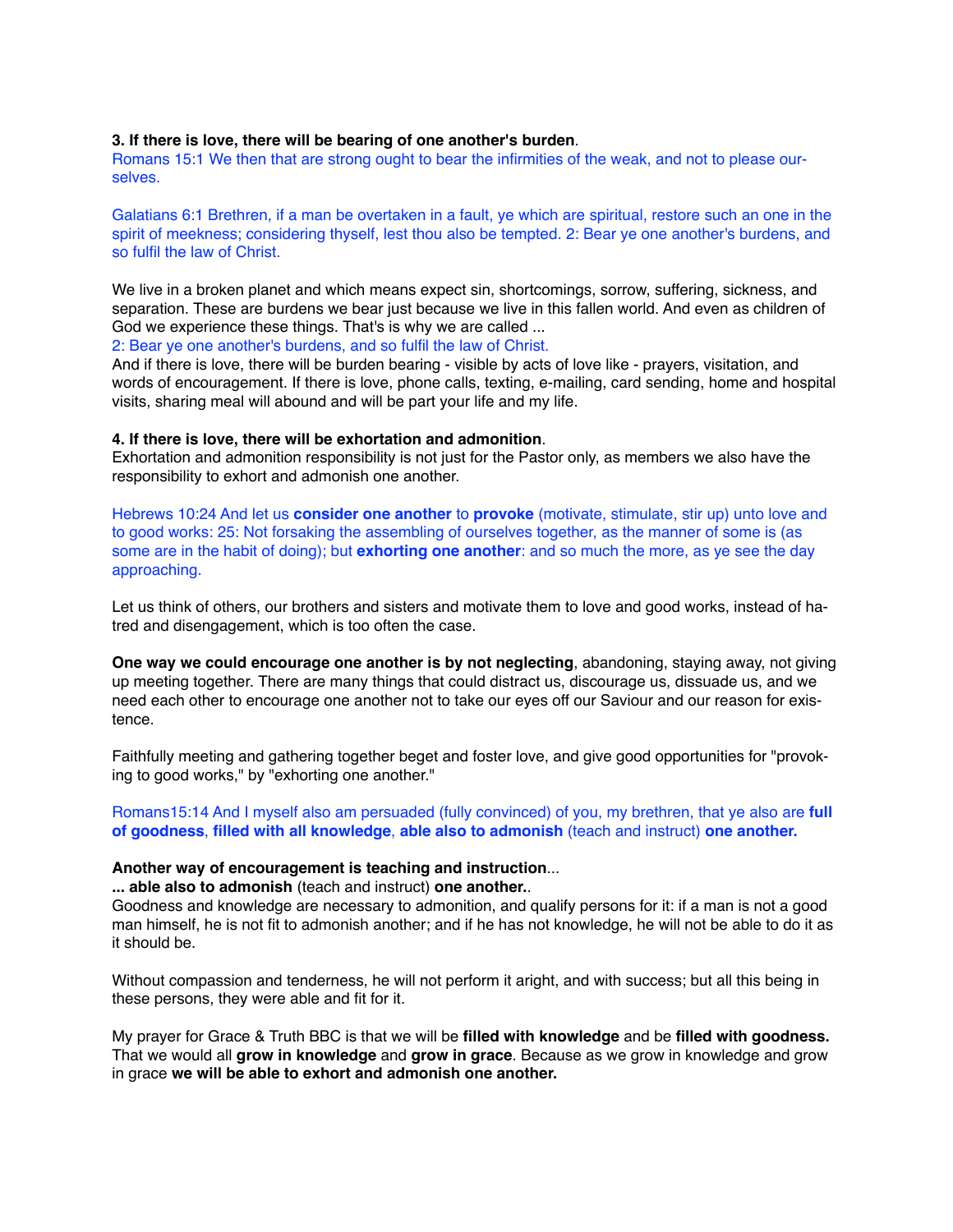**If we are to admonish one another** we have to have both, knowledge and goodness, **full head** and **full heart**.

If you have a **full heart but empty head** and try to admonish, you **have nothing worthwhile to admonish another.**

But if you have a **full head but empty heart**, you may **be hurting instead of helping people.**

Let us pray ...

Romans15:14 And I myself also am persuaded of you, my brethren, that ye also are **full of goodness**, **filled with all knowledge**, **able also to admonish one another.**

Strive to be filled of goodness and filled with knowledge that we are able to admonish one another with the **proper attitude** and **frame of mind**. Here is **Grace and Truth** again. Let us have grace and truth as we admonish one another.

#### **5. If there is love, it will restrain us from hurting one another**

Romans 13:10 Love worketh no ill to his neighbour: therefore love is the fulfilling of the law.

If there is love, it will keep us from doing anything that is harmful to our brethren. If there is love we will avoid things that would hurt a brother or a sister, such as unkind words, wrong attitudes, harboring bitterness, unforgiving spirit, etc.

## **IV - The Root or Source of Abounding Love**

What is the source of this increasing and fervent love? How can I abound in love?

**1. Remember how Christ loved us**

Ephesians 5:1 Be ye therefore followers of God, as dear children; 2: And walk in love, as Christ also hath loved us, and hath given himself for us an offering and a sacrifice to God for a sweetsmelling savour. Therefore, as dearly loved children, be followers or be imitators of God, in respect to "love" (5:2). Walk in love as Christ also loved us.

*Sonship infers an absolute necessity of imitation, it being vain to assume the title of son without any similitude of the Father.* - Pearson

## **2. Remember that love is the fruit of the Spirit**

After Paul exhorts the believers to walk in love, he then reminds them that walking in love is the consequence of walking in the Spirit. It is the fruit of the Spirit.

9: (For the fruit of the Spirit is in all goodness and righteousness and truth;)

Galatians 5:22 But the fruit of the Spirit is love, joy, peace, longsuffering, gentleness, goodness, faith, 23: Meekness, temperance: against such there is no law. 24: And they that are Christ's have crucified the flesh with the affections and lusts. 25: If we live in the Spirit, let us also walk in the Spirit. 26: Let us not be desirous of vain glory, provoking one another, envying one another.

Many times, we don't love each other the way we should because our relationship with God is not what it ought to be. In our coldness of heart toward God, His word and prayer, we grieve the Holy Spirit, and the first manifestation that we have grieved the Spirit is, we begin to and we have problems with our brothers and sisters,

O may God speak to us and cause us as His people to abound in this love, more and more to the end that all men will know that we are His disciples.

Let us look to Him for grace that we may abound in love one to another.